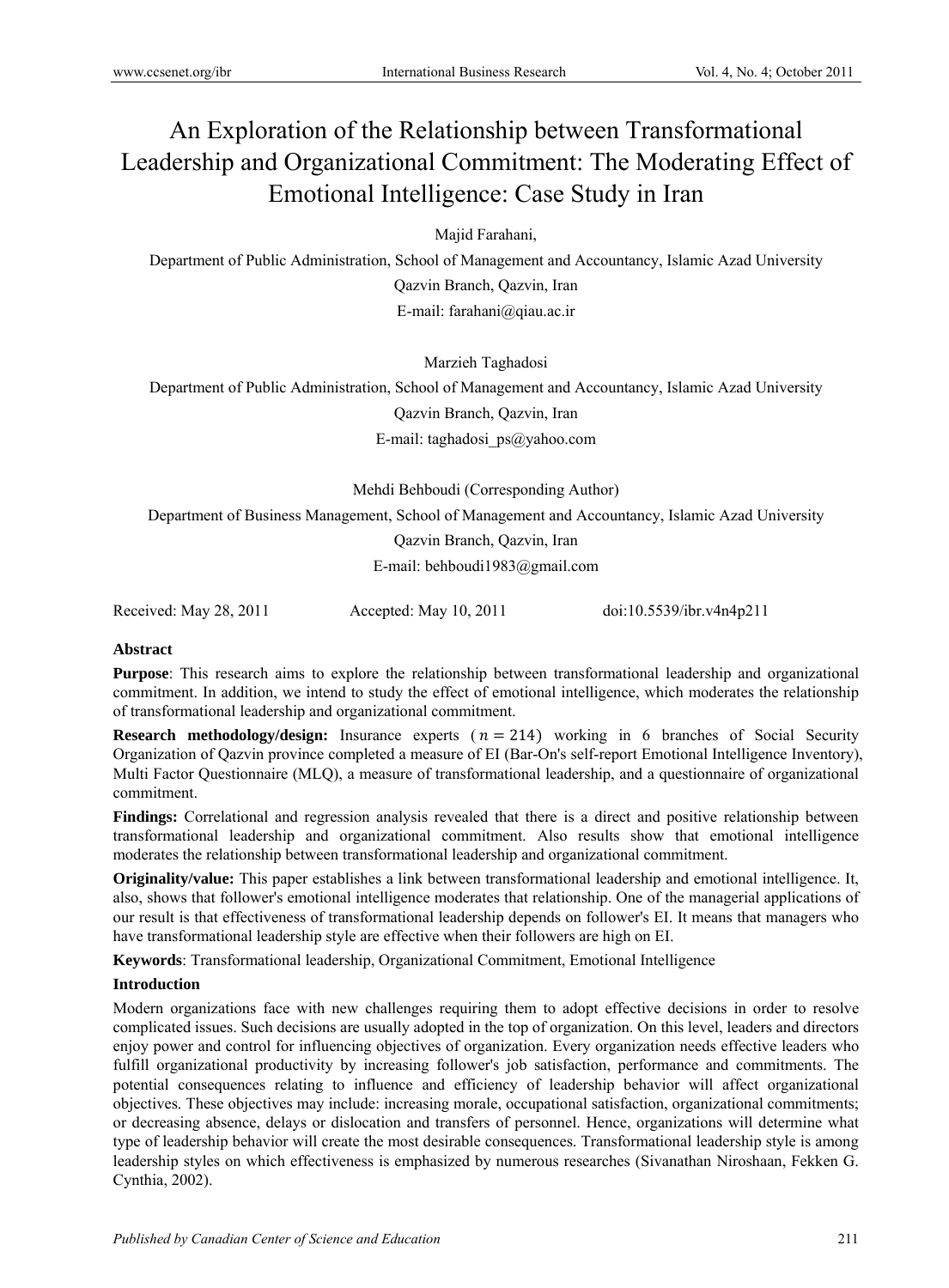Transformational leadership style shall be defined as: The procedure for conscious influence in individuals or groups for making continuous changes and developments in status quo and performance of organization as a whole (Koh William, Avolio Bruce J, Zhu Weichun, and Bhatia Puja, 2004).

On the other hand, organizational commitment shall be defined as: a psychological affection and devotion of personnel to their organization. (ibid)

Whereas many researchers have emphasized on the relationship between organizational commitments and occupational consequences such as absence, dislocation etc. (Avolio *et al.,* 2004), the main question here is that whether transformational leadership style could influence organizational commitment? On the other hand, many researchers emphasize that commitment may be directed to various objectives (commitment to organization, commitment to superiors, commitment to colleagues and clients) (Koh *et al.,* 2004).

Many researches show that characteristics of followers have effective roles on effectiveness of leadership style. Among personal variables we would imply emotional intelligence to which many attentions have been paid in management literature (Barling *et al.,* 2000). Emotional intelligence is defined as the intelligence to applying emotions, moral and sense for conducting behaviors, thoughts, interpersonal relationships of colleagues, superiors and clients; and using time and modality of doing works for promotion of results (ibid). Therefore, the other question arising here is that whether emotional intelligence of the followers could adjust relationship between leadership styles and various forms of commitments.

#### **Research Literature & Hypotheses**

Transformational leadership: Some researchers comment on transformational leadership in this form: transformational leaders target basic needs of their followers (such as self-glorifying in the view of *Maslow*) and direct them to higher levels of enthusiasm and encouragements. For certifying the said concept some studies have been conducted and the results showed that transformational leadership relates to behavioral and working intentions of individuals and organization; and the mechanisms and procedures applied by transformational leaders will impact on emotions and performance of followers (Barling *et al.,* 2000). Transformational leadership provides a basis for long-term organizational changes that in turn it will provide necessary grounds for reaching to higher goals of organizational system. Organizational evolutions need transformational leaders.

Transformational leadership will lead to satisfaction of followers and trust to leadership and will require the employees to render effective services. In the presence of transformational leadership, attentions have been paid to other relevant issues such as improvement of such leadership and other relevant factors such as ethical progress which they themselves make the individuals ready to use such leadership (ibid).

McColl-Kennedy and Anderson (2005) further defined transformational leadership style as "guidance through individualized consideration, intellectual stimulation, inspirational motivation, and idealized influence" (Schneide *et al.,* 2011).

Transformational leadership relates to a procedure by which passionate changes in objectives and strategic goals of organization are extended (Barling et al., 2000).

Transformational leadership is widely revealed in researches concerning leadership as a pattern in organizational psychology. Transformational leadership is capable for encouraging followers for doing over-expected works (ibid).

Organizations with transformational leadership cultures tend to be more effective, for example by being better able to adapt to change Transformational leadership is related to employees' perceptions of effectiveness, of a leader and satisfaction with a leader enhanced motivation greater effort, better job performance and greater job satisfaction ,greater innovative work behavior and greater involvement with a work team (Fitzgerald et al., 2010)

#### **Dimensions of Transformational leadership**

Idealistic Influence: In leadership literature the first dimension of evolution-oriented leadership is idealistic influence or in the view of some authors it is charisma or charismatic leadership. The most important organizational studies related to charisma are conducted by House. In his concept, House comments three major characteristics of charismatic leaders as follows: having high level of self-confidence, feeling a need for having high influence, and capability for convincing followers very strongly of the fact that their beliefs are correct on ethical point of view.

Mental Encouragement: This term implies encouraging followers by leader for discovering new solutions and rethinking in order to resolve organizational problems by them. In fact, the behavior of leader makes a challenge for followers to do their efforts for fulfilling works and to rethink on those matters which might be done.

Inspiring Motivation: Increase in awareness of missions and views of organization and motivating the followers for perception of such issues and attracting their commitments toward organization are among major aspects of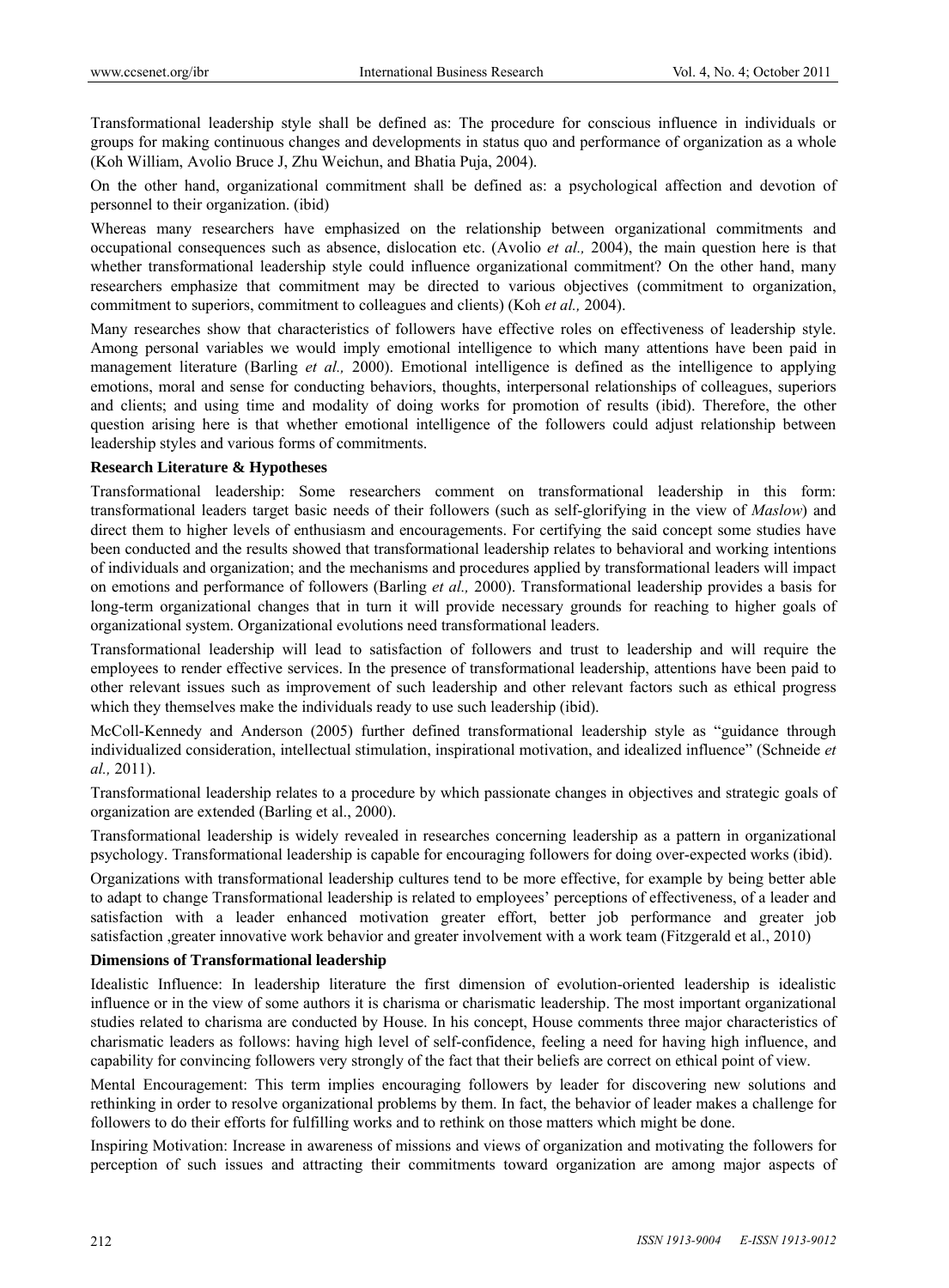"inspiring motivation". Inspiring motivation considers the existing principles in the organization and bestirs followers within these principles.

Personal Considerations: In personal considerations point of view, the dynamic leader analyzes and follows the needs of each person through establishing a relationship with each member of group separately. Leader will stimulate each individual via creating relationships with and assigning duties to him/her considering personal differences of members of group. It is noteworthy that such leaders pay attention to the personal differences of their followers closely; and they always work along with their followers as consultants; and guide them with due consideration of characteristics of each person.

## **Organizational Commitment**

Although multiple definitions of organizational commitment have been proposed, they each share the view that commitment is a psychological state that characterizes an employee's relationship with his or her organization and has implications for that employee continuing membership in the organization (see Meyer & Allen, 1997). What has traditionally differed among these definitions of organizational commitment is the nature of the psychological state being described (e.g., Becker, 1960; Mowday, Steers, & Porter, 1979; Wiener, 1982). In order to acknowledge these differences, Meyer and Allen (1991) developed a three-component model of organizational commitment. The first component is affective commitment, which refers to an employee's ''emotional attachment to, identification with, and involvement in an organization'' (Meyer & Allen, 1991, p. 67).The next component is continuance commitment, which refers to an employee's perceptions of the costs associated with leaving an organization. The last component is normative commitment, which refers to an employee's feelings of obligation to remain in his or her organization

The other definition of the organizational commitment is :

the relative strength of an individual's identification with and involvement in a particular

organization (Gunlu *et al.,* 2010)

Concept of "organizational Commitment" is expressed by three different dimensions:

Affective Commitment

Normative Commitment

Continuance commitment

Affective Commitment is defined as a positive sense of identification with or involving in organization (Saroughi  $\&$ Ahmad, 1996).

Meyer and Allen (1991) stated that such characteristics as personal, structural, occupational and experimental ones are preliminary conditions of affective commitment. Normative Commitment is defined as "Commitment on the basis of a sense of duties toward organization"; which emphasizes commitment of person to organization and its management (Starvan, 1998).

Those employees who have strong affective commitment will remain in organization because they desire their conditions. Employees with strong continuance commitment will remain in organization because they need organization; and those who have strong normative commitment will remain in organization because they feel ethical responsibility for doing works.

Leadership is one of factors which is considered as influencing organizational commitment (ibid).

Barling (1996) found that employee's commitment to organization is directly depended on behaviors of their transformational leaders. According to "Massy" there is a positive relationship between transformational leadership and employee's motivation. Transformational leadership would affect employee's commitment of followers through encouraging them to think about critical issues, to apply innovative procedures, to participate in decision-making process, to create loyalty, and to fulfill their different needs.

This approach is supported by previous researches and show that Organizational Commitment is higher in those followers who are encouraged by their leaders to participate in decision-making procedures (ibid).

Shamir et al (1993), state that Transformational leaders are able to influence, both, Organizational Commitments of their followers by increasing their natural values, and reaching goals and missions of organization (Shamir et al., 1993). Hence, based on above argument the first hypothesis is posed as following:

*Hypothesis 1*: There is a significant relationship between Transformational leadership and Organizational Commitment.

## **Emotional Intelligence**

Mayer and Salovey (1997) argue that emotional intelligence abilities enable individuals to recognize, understand, and manage emotions in themselves and others, and that this contributes to better relationships in the workplace.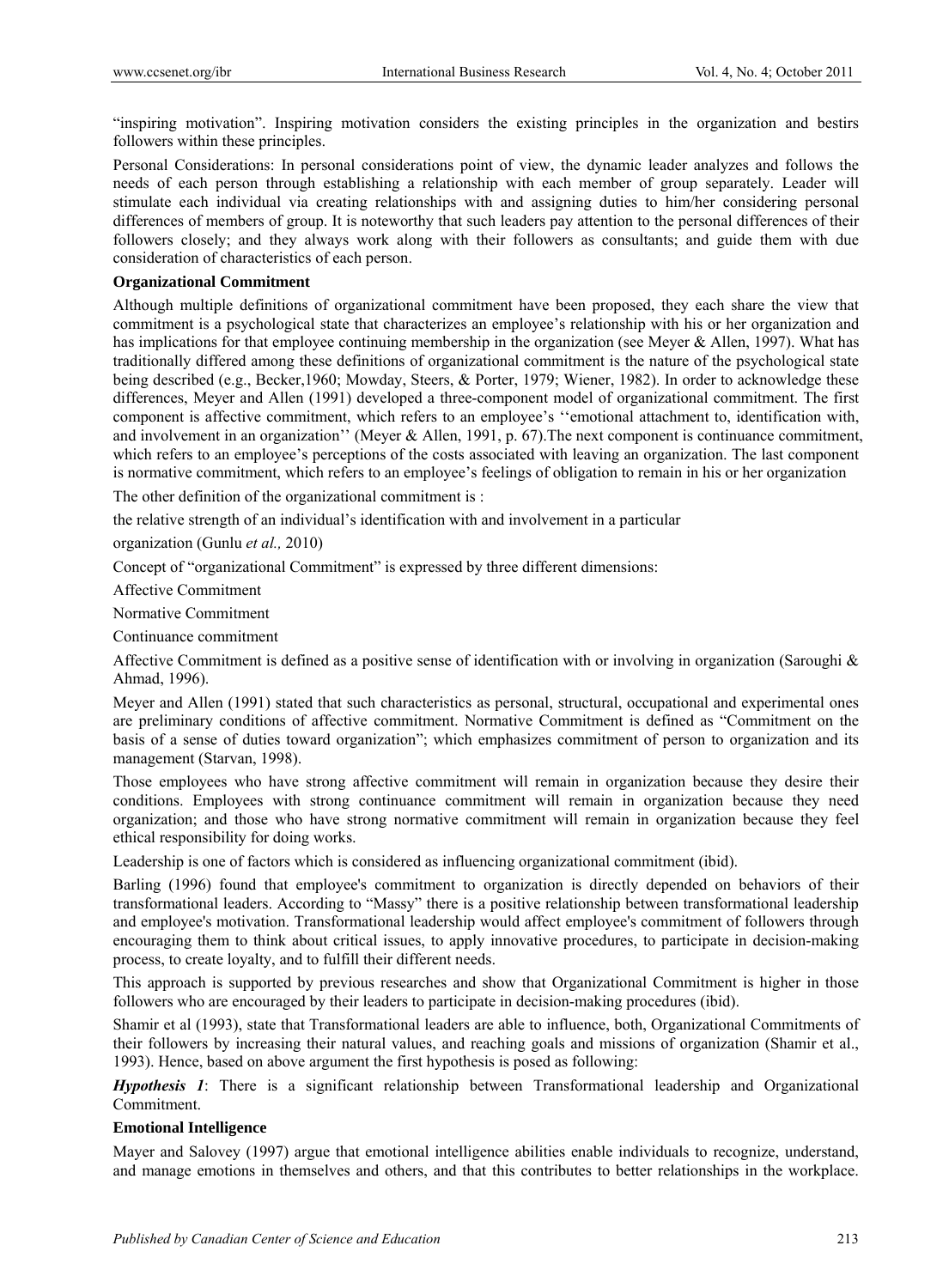There are a number of authors that agree with this observation, including Cherniss (2001), who contends emotional intelligence contributes to organizational effectiveness through improved teamwork. Lopes *et al.*, (2005) further found emotional intelligence was positively linked to interpersonal sensitivity and pro-social tendencies in teams, while Jordan and Troth (2004) found emotional intelligence positively predicted team performance. Jordan and Troth (2004) concluded this relationship was most likely due to improved working relationships within the high emotional intelligence teams. A conclusion that can be drawn from this research is that emotional intelligence contributes to enhancing workplace relationships, an essential element in effective leadership (Jordan et al., 2011).

Emotional Intelligence is accepting a combination of interpersonal affections and qualifications which will have impact on our behavior, thinking and reaction toward others (13).

This question "Whether the emotional intelligence can be learned?" has been studied by researchers. Derifouz (2006) believes: Emotional Intelligence is a non-recognitive intelligence; a thing existing beyond our skills and information. He defines: emotional intelligence is ability to percept ourselves and others, it is ability to accustoming ourselves to our environment and confronting with it (Groves, 2006).

Emotional intelligence implies the ability of recognition and identification of concepts and meanings of excitements, relationship between them, and interfering them so as to resolve issues concerning them (Mayer *et al.,* 2000).

Emotional intelligence or non-recognitive intelligence is a social, personal and affective ability that make the person ready to adapt with environmental tensions, pressures and requirements effectively and efficiently. It includes intrapersonal and interpersonal skills of individuals (ibid).

In the last two decades the interest in Emotional intelligence has been simultaneously intense and controversial. Essentially, two distinct formulations of Emotional intelligence have emerged: an ability model and a mixed model (Bratton *et al.,* 2011).

In recent decades Interpersonal Skills have been regarded as a basic part of effective leadership. Those leaders whose works have been so far controlling, planning and supervising the whole activities of organization, now shall motivate others, shall extend and promulgate positive beliefs and shall create sympathy and empathy between their personnel. These new requirements bring forth modern educational plans for managers to develop necessary skills in leaders and to help those organizations seeking effective leaders. Hence, emotional intelligence is one of the basic variables that are brought forth as a potential characteristic for effective leaders (Barling *et al.,* 2000). Whereas positive organizational consequences are formed by transformational leadership, researchers suggest some predictive factors for transformational leadership behaviors.

Such factors are resulted from transformational leadership theory and are potential for increasing leadership education. One of these factors is emotional intelligence (Ashforth *et al.,* 1995).

Golman strongly discusses that emotional intelligence is necessary for a successful leadership (Barling *et al.,* 2000).

Some reasons state us why those persons with higher affective approaches use dynamic behaviors more:

1 – Leaders who know and are able to manage their sentiments and affections and show control and delay in decision-making for attracting satisfaction of others, could be a model for their proponents. Therefore, they would attract their trusts and respects. This issue is adaptive with requirements of desirable influence.

2 – Having stressed on sentiments of others, those leaders who have higher affective approaches could recognize expectation of their proponents; a sign of internal stimulation and motivation.

3- The main part is special attention to the needs of individuals and meeting their requirements. Those leaders who show emotional intelligence have special attention to capabilities and abilities of others which it is in turn a sign of positive management.

According to the view of Golman (1999), the concept of emotional intelligence should be paid attention in leadership development strategies. A leader should have high emotional intelligence for success (ibid).

According to Golman, high emotional intelligence is necessary for directors and leaders because they are representatives of organization in general assemblies and public meetings and they have the most interaction with the insiders and outsiders of company. They are who have morale of their personnel in hand. Leaders who have empathy with others, would be able to percept the requirements and needs of their personnel and to present a useful backup to them. The recent researches on emotional intelligence and leaderships represents that those leaders who have higher emotional intelligence show transformational leadership behaviors more (Shannon, Jones, Macaleer, William,2002). The affective dependence in work place is related to the growth of researches of transformational leadership. Emotional intelligence is a key factor of personal capabilities (ibid). Researchers state that emotional intelligence is a major and fundamental factor in leadership literature that sets effective leadership (Ashforth and Humphrey, 1995).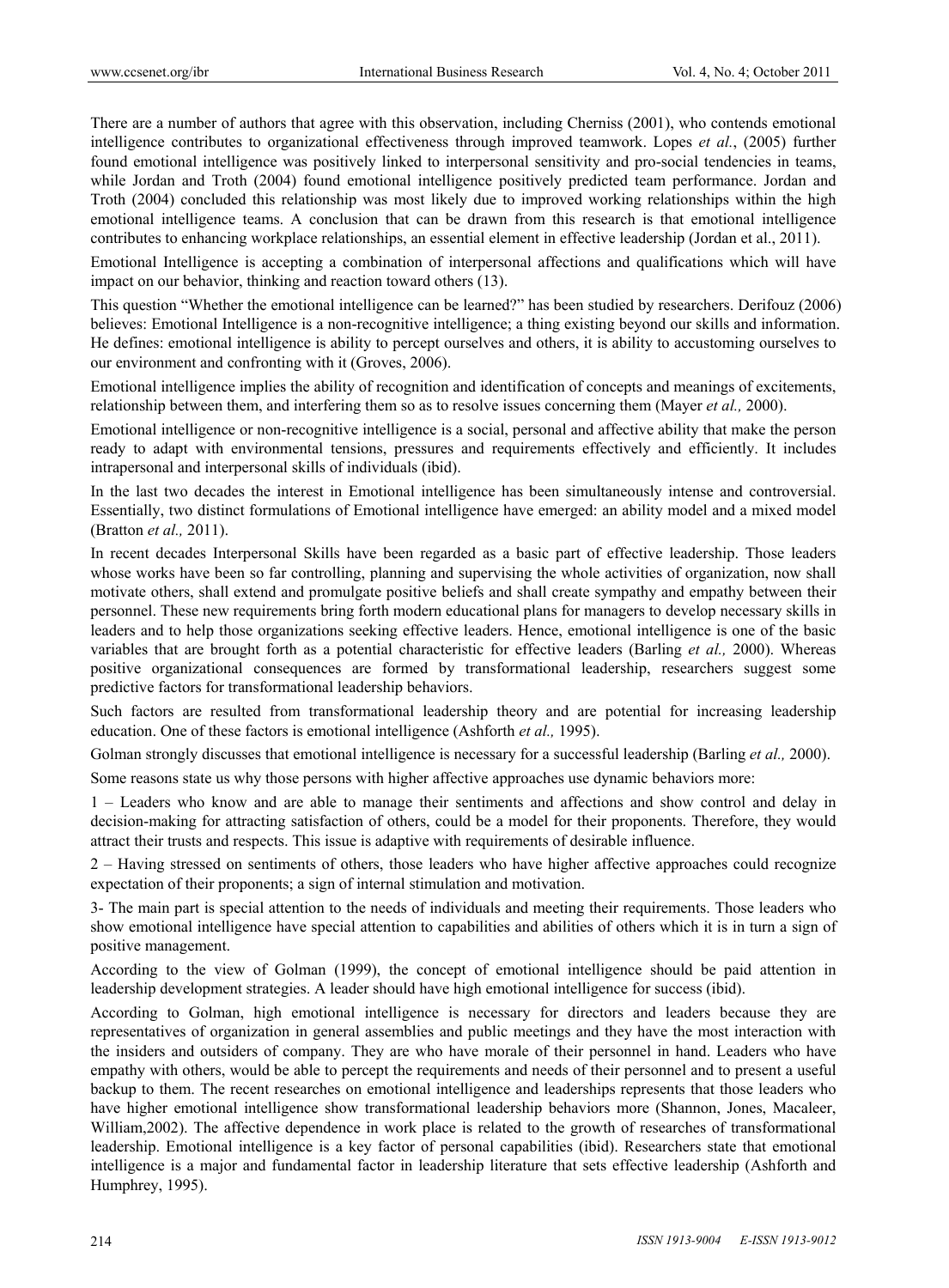It is believed that emotional intelligence of leaders would elevate productivity and efficiency in all levels of organization. Emotional intelligence of leaders plays a positive role in efficiency and quality of interactions with other persons in the organization (Kerr *et al.,* 2005).

In his Ph.D. thesis in 2008, Pile studied the relationships of affective intelligence and critical thoughts with transformational leadership. The results show a positive relationship between emotional intelligence and transformational leadership. While there is a high relationship between emotional intelligence with transformational leadership the critical thoughts has not shown such relationship.

Meyer (2000) suggests that high levels of emotional intelligence enables leaders to control sentiments of group members and consequently to achieve proper performance (Sosik and Megerian, 1999).

Therefore, in the light of foregoing, the second hypothesis shall be developed as follows:

*Hypothesis 2*: *Emotional intelligence moderates the relationship between transformational leadership and employees' commitment to the organization. As a result the higher the Emotional intelligence is, the weaker the relationship between transformational leadership and their employees' commitment to the organization.*

## **Research Methodology**

The study sample consisted of 214 individuals living in Qazvin, Iran. Respondents were Insurance experts working in 6 branches of Social Security Organization of Qazvin province. 214 questionnaires were distributed and 142 were completed and returned for a response rate of 67%. Data was collected by convenience sampling in which participants have been selected from available populations (Catts, Fey, Zhang, & Tomblin, 2001) About 67% of the respondents were male. The majority of the respondents (82%) had a bachelor's degree. The respondents' work experience varied between one and 33 years. The mean of work experience of the respondents was 13 years

#### **Procedure**

All the questionnaires were distributed by key people in the organization who had easy access to the respondents. Key people were those who known fully organizations and had familiar with organizational procedures. These key people were selected by this paper's authors and were trained about the methodology of the study. They were introduced by their managers as people who could create a link between researchers and the organization and who had access to other respondents. The completed questionnaires were handed directly back to the authors by key people.

#### **Measures**

The survey instrument consisted of four independent sections. In the first section, there was a cover letter that gave respondents information about the purpose of the study. The letter also reassured participants that their participation and responses would be confidential and that their answers would only be assessed by the researcher(s). In addition to the cover letter, there were demographic questions to determine characteristics of the respondents such as their gender, age, marital status, education and how long they had worked in general and in their current workplace.

Transformational leadership was measured using the Multi Factor Questionnaire (MLQ) developed by Bass and Avolio (1997). The scale has 24 statements and a six-point Likert scale that ranges from ''strongly disagree'' (1) to ''strongly agree''. Sample statements include: "Provides reasons to change my way of thinking about problems".

Organizational commitment was measured using the 18-item Organizational Commitment Scale developed by Meyer and Allen (1991). It has three subscales: affective, continuance and normative commitment. The affective commitment subscale has six statements that assess how the participant feels about remaining with the organization for which they work at the time. An example of a statement is ''I would be very happy to spend the rest of my career with this organization.'' The continuance commitment subscale has six items and assesses the personal and financial costs associated with leaving the organization for which the respondent presently works. It also ascertains the availability of attractive work alternatives to their present employment. A sample continuance subscale statement is ''Too much in my life would be disrupted if I decided I wanted to leave my organization now.'' The normative commitment subscale includes six statements. The statements assess the level of obligation an individual feels to continue with the organization because it is the right thing to do. An example of a normative subscale statement is ''I would feel guilty if I leave my organization''. A six-point response scale was employed, ranging from ''strongly disagree'' (1) to "strongly agree" (6).

We used Bar-On's self-report Emotional Intelligence Inventory from which five subscales (interpersonal, intrapersonal, adaptability, stress management and mood) were generated. Each subscale transformed to a standard score and a total emotional intelligence is derived by averaging scores across the five subscales.

#### **Data Analysis**

Data analysis was conducted in two phases. First, all scales were subjected to reliability analysis. Second, regression analysis was also used to test the hypothesis.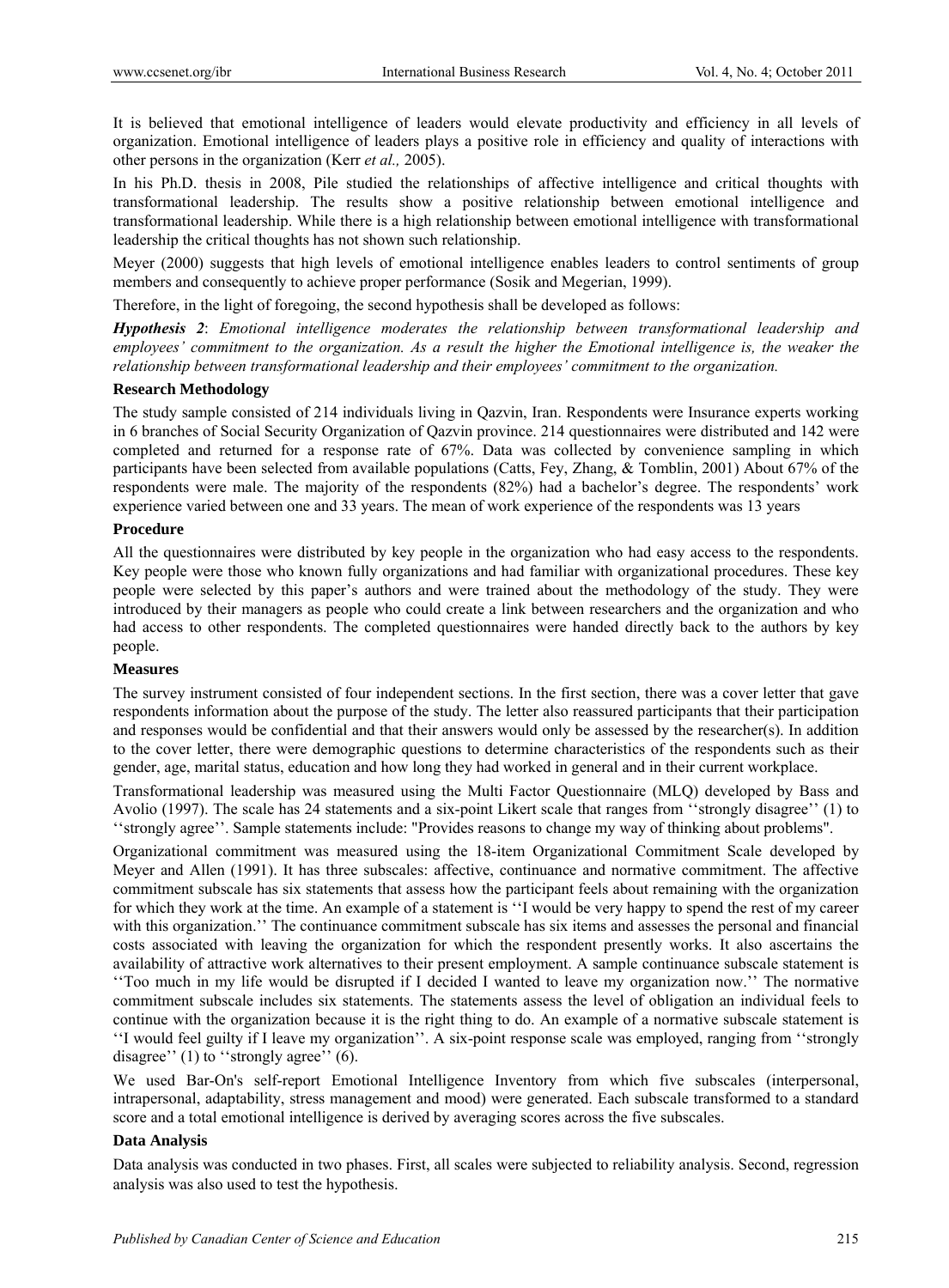Insert Table 1 Here

## **Results**

## **Reliability an nalysis**

Reliability analyses were conducted for emotional intelligence, transformational leadership, and organizational commitment scales. The reliability coefficients, means and standard deviations for each variable were reported in Table IV. Result show that reliability of all questionnaire were high, hence, respondents responded to questions in a consistent manner.

## Testing the hypotheses

In this section, hierarchical regression analysis is used to investigate the prediction of organizational commitment on the basis of the transformational leadership and to examine if emotional intelligence moderates relationships between these variables. Also, in these analyses the respondent variables (sex, level of education, organizational status and job experience) are entered into the equation as control variables. Table V shows the hierarchical regression for the prediction of organizational commitment. In the first step, the respondents' demographic variables are entered as the equation. final model (M 4) shows a statistically significant negative effect for authoritarian (β=0.149,  $P \sim 0.001$ ) and positive s control variab This produced bles. In the se d a statistically econd step, the y significant i e transformatio increase in R² onal leadership  $(∆R<sup>2</sup> = 0.149,$ p's dimensions ) s were entered ). Inspection o d into of the

## **Conclusion**

The goal of this research is analysis of relationship between transformational leadership and organizational commitment with the focus on emotional intelligence. At the first stage, we reached to this fact that the obtained results are compatible with previous studies (Samir et al, 1993), (Petrides & Farnham 2006), (Coppers and Wible 2006), and (Pile 2008).

Also we reached to a positive and significant relationship between transformational leadership and organizational commitment the regression coefficient of which stands at 0.046. This amount shows a positive and significant relationship. Also we found that the emotional intelligence moderates the relationship of transformational leadership and organizational commitment, the quantity of which stands at 0.026 in statistical point of view representing a positive and significant relationship.

It is noteworthy that the results of this research may be different in other provinces or in other countries. This difference may be due to cultural differences of eastern and western countries. In the light of foregoing and the results obtained, it is suggested that in order to preserve stability of organization and to maintain personnel with high organizational commitment and maximum satisfaction, directors and superiors of an organization should be selected among those persons who distinguish between their thoughts and sentiments, who are seeking honorable goals, who are able to manage their energy, who are not seeking advising, ordering, criticizing and lecturing for others, who avoid drastic excitements such as anger, happiness, and/or fear and prevent the interference of such excitements in decision-making procedure; and in one word, who have high emotional intelligence. This may be achieved by testing of emotional intelligence skills and/or conducting a personality testing.

## **References**

Starvan, Hossein. (1998). Organizational Commitment, Qazvin, The quarterly of Management in Education, 5<sup>th</sup> period, No. 17 7.

Saroughi, Ahmad. (1996). Organizational Commitment and its relationship with Intention To Service Termination, the quarterly of Public Administration, No. 35.

Ashforth, B.E. and Humphrey, R.H. (1995). Emotion in the workplace: a reappraisal, *Human Relationships*, Vol. 48 No. 5

Avolio, Bruce, Zhu, Welichun, Koh. William, Bhatia, Puja. (2004). Transformational leadership and organizational commitment: mediating role of emotional intelligence and moderating role of structural distance, *Journal of organizational behavior.* DOI:10.1002/job.283, http://dx.doi.org/10.1002/job.283

Barling, J., Slater, F. and Kelloway, E.K. (2000). Transformational and emotional intelligence: an exploratory study, Organization Development Journal, Vol. 21 No. 3.

Barling, Julian- Starter, Frank. (2000). Transformational leadership and emotional intelligence: an exploratory study, Leadership & Organization development journal, 21/3,157-161.